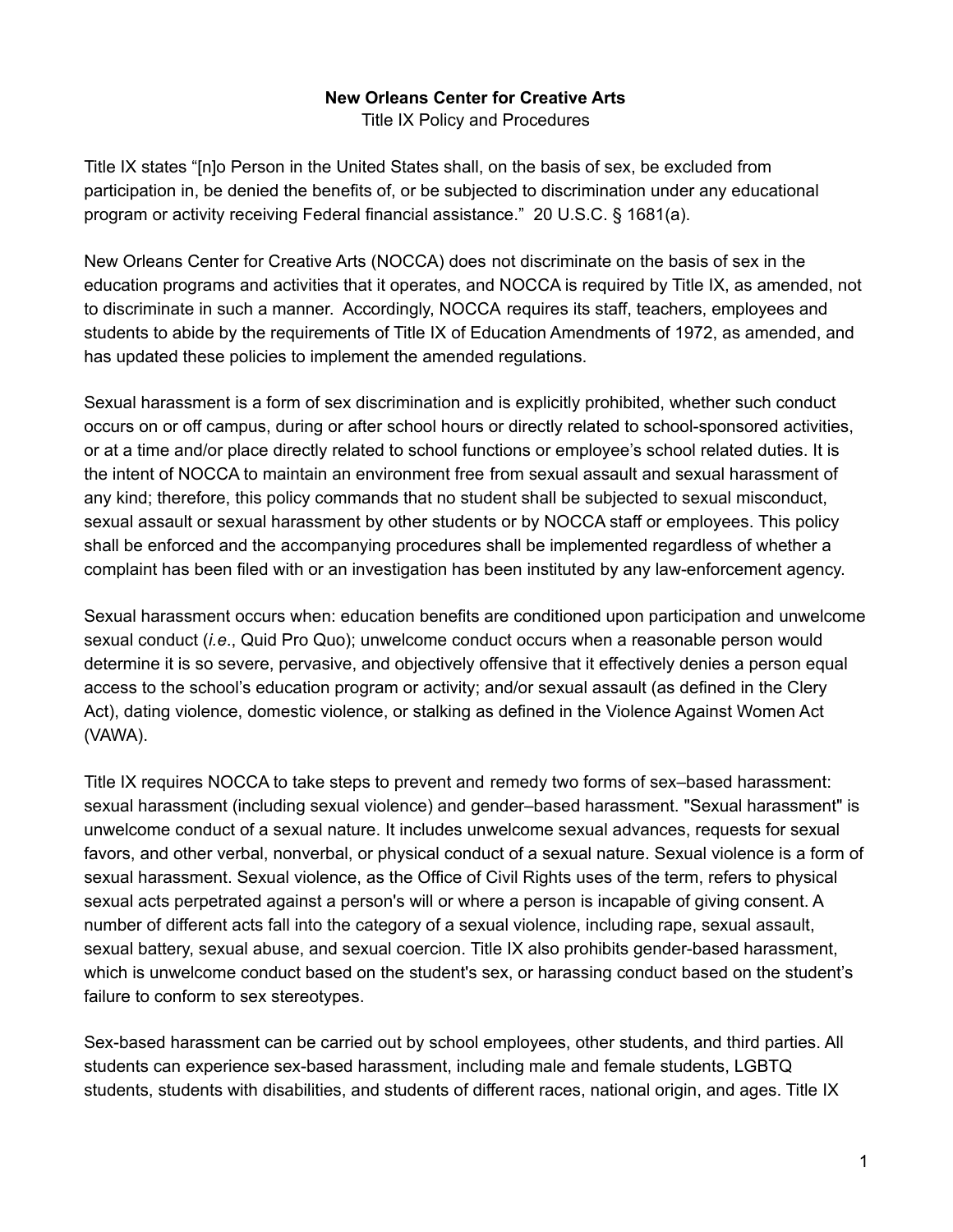protects all students from sex-based harassment, regardless of the sex of the parties, including when they are members of the same sex.

Sex-based harassment creates a hostile environment if the conduct is sufficiently serious that it denies or limits a student's ability to participate in or benefit from the school's program. When a school knows or reasonably should know of possible sex-based harassment, it must take immediate and appropriate steps to investigate or otherwise determine what occurred. If an investigation reveals that the harassment created a hostile environment, the school must take prompt and effective steps reasonably calculated to end the harassment, eliminate the hostile environment, prevent its recurrence, and, as appropriate, remedy its effects.

Questions regarding Title IX may be referred to the U. S. Department of Education, Office of Civil Rights (OCR) or NOCCA school's Title IX Coordinator Maisha Joshua at phone number: 504-940-2818; or email: mjoshua@nocca.com.

NOCCA's Title IX Personnel Team consists of the following individuals:

- 1. The Title IX Coordinator: Maisha Joshua, 504.940.2818; mjoshua@nocca.com.
- 2. The Title IX Investigator: Al Carter, 504.940.2887; acarter@nocca.com
- 3. The Title IX Decision-Maker: Kit Nelson, 504.940.2879; knelson@nocca.com
- 4. The Title IX Decision-Maker: Silas Cooper, 504.940.2836; scooper@nocca.com
- 5. The Title IX Appeal Person: Kyle Wedberg, 504.940.2787; kwedberg@nocca.com

### **Definitions under Title IX**

"Actual knowledge" is present when the Title IX Coordinator, any official with authority to institute corrective measures, or ANY EMPLOYEE (excluding respondent) of NOCCA has notice or receives a report or information or learns of sexual harassment or allegations of sexual harassment. Any employee with actual knowledge of sexual harassment or allegations of sexual harassment is required to make a report to the Title IX Coordinator.

"Complainant" means the individual who is alleged to be the victim of conduct that could constitute sexual harassment. A person may be a complainant even when no report is filed and no grievance is pending. At the time of filing, the complainant must be participating in or attempting to participate in the educational program or activity of NOCCA.

"Decision-maker" means the persons tasked with the following: 1) the responsibility of making initial determinations or responsibility (also referred to as the "initial decision-maker" or 2) the responsibility to decide any appeal (also referred to as the "appeal decision-maker") in formal complaints of sexual harassment in the Title IX grievance process.

"Deliberate indifference" is when NOCCA's response is clearly unreasonable in light of known circumstances.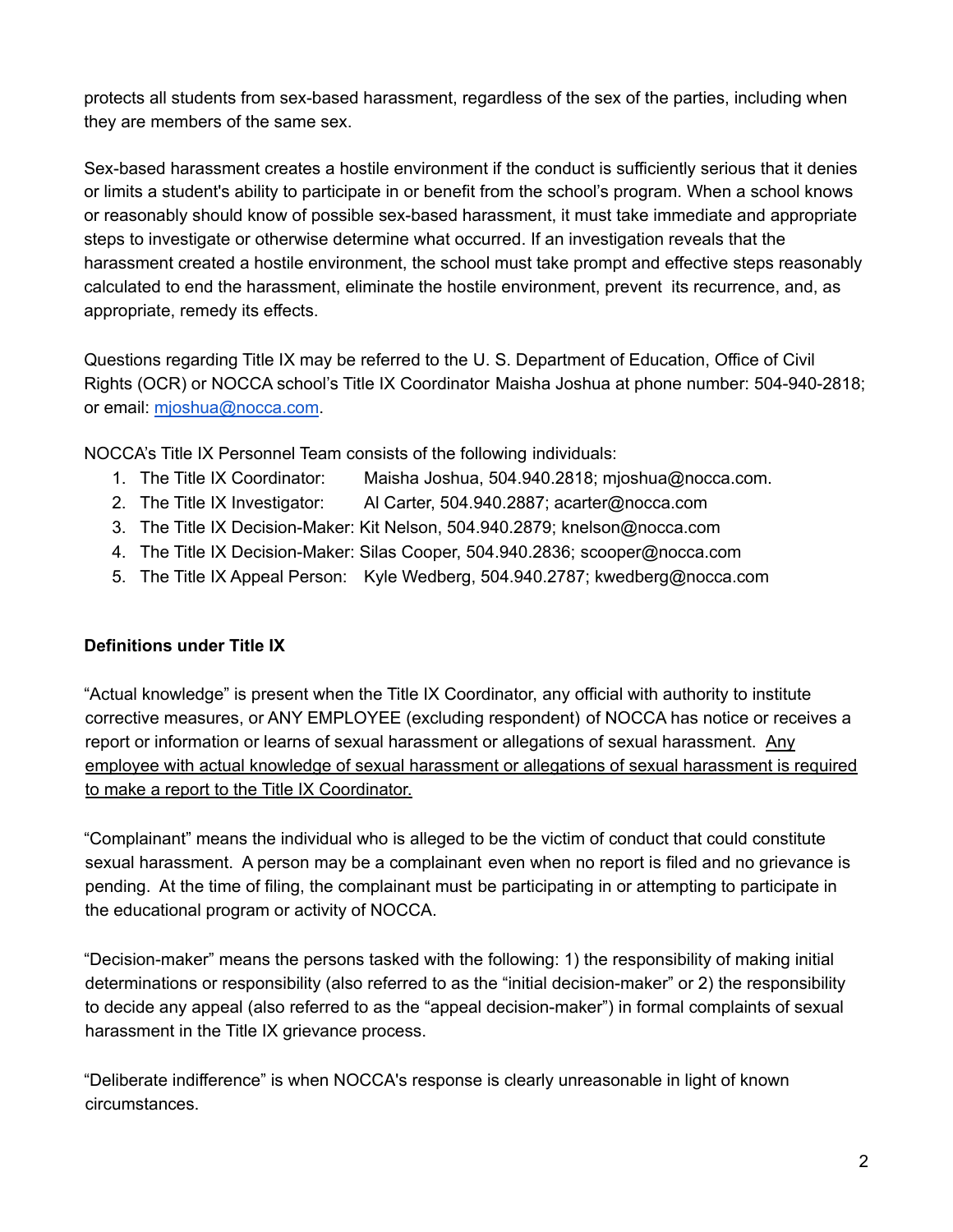"Determination regarding responsibility" is the formal conclusion of the initial decision-maker on each allegation of sexual harassment as to whether the respondent did or did not engage in the alleged conducted constituting sexual harassment.

"Education program or activity" was previously defined as all the "operations of [NOCCA]…." In 34 C.F.R. § 106.44(a), the definition has been enlarged to include any location, event or circumstance over which NOCCA exercised substantial control over both the respondent and the context in which the harassment occurs.

"Formal complaint" is a document filed by a complainant, the complainant's parent/guardian, or signed by the Title IX Coordinator alleging sexual harassment against a respondent and requesting that NOCCA investigate the allegations.

"Respondent" means the individual who has been reported to be the perpetrator of the conduct that could constitute sexual harassment. A person may be a respondent even when no report is filed and no grievance is pending.

"Sexual harassment" - Conduct "on the basis of sex" that meets one or more of the following:

- 1. Sexual assault or sexual harassment is unwelcome conduct of a sexual nature.
- 2. Sexual harassment may include, but is not limited to, unwelcome sexual advances, requests for sexual favors, and other verbal, nonverbal, or physical conduct of a sexual nature when at least one (1) of the following occurs:
	- Submission to such conduct is made, either implicitly or explicitly, a term or condition of the student's grades, academic status, or progress or is used to deprive the student of access to the education opportunities and benefits provided by NOCCA.
	- Submission to or rejection of such conduct is used as the basis for academic or other school related decisions affecting the student.
	- Such conduct of a sexual nature is sufficiently severe, persistent, or pervasive and has the purpose or effect of unreasonably interfering with the student's academic performance, or of creating an intimidating, hostile, or offensive educational environment for the student.
- 3. Extended definition of sexual harassment which may include but is not limited to:
	- Verbal harassment or abuse;
	- Uninvited letters, telephone calls, or materials of a sexual nature;
	- Uninvited or inappropriate leaning over cornering, patting or pinching;
	- Uninvited sexually suggestive looks or gestures;
	- Intentional brushing against of a student's or a school employee's body;
	- Uninvited pressure for dates;
	- Uninvited sexual teasing, jokes, remarks or question;
	- Any sexually motivated unwelcome touching;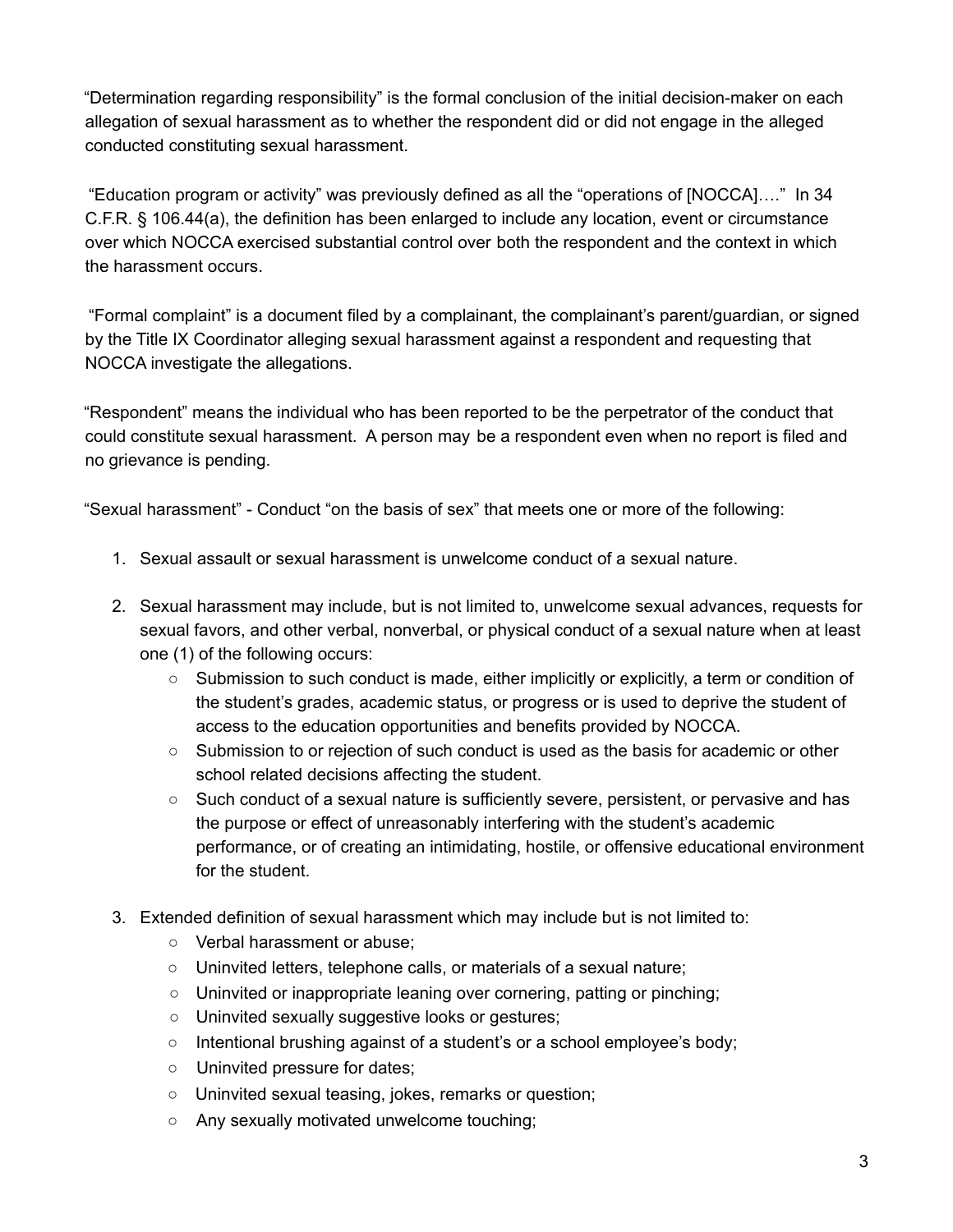- Any conduct resulting in an intimidating, hostile or offensive educational environment; or
- Attempted or actual rape or sexual assault or sexual battery, including "sexual assault as defined in 20 U.S.C. 1092(f)(6)(A)(v).
- o "Domestic Violence" as defined in 34 U.S.C. 12291(a)(8);
- o "Dating Violence" as defined in 34 U.S.C. 12291(a)(10); and
- o "Stalking" as defined in 34 U.S.C. 12291(a)(30), including conduct directed at a specific person that would cause a reasonable person to fear for their safety or the safety of others or to suffer substantial emotional distress.

#### **Reports of Sexual Harassment**

Any person may report sex discrimination, including sex harassment (whether or not the person reporting is the person alleged to be the victim of conduct that could constitute sex discrimination), in person, by mail, by telephone, by email, or by any other means that results in NOCCA's Title IX Coordinator receiving the person's verbal or written report. **Any NOCCA employee** who knows or learns information concerning conduct related to sexual harassment or allegations of sexual harassment should immediately notify NOCCA's Title IX Coordinator. Failure to report will subject the employee to discipline, up to and including termination.

NOCCA shall follow all state laws regarding reporting allegations of criminal misconduct (i.e., sexual assault on a student) and all state laws and regulations regarding mandatory reporting.

#### **Response to Notice of Sexual Harassment**

NOCCA has specific obligations in responding to the notice of sexual harassment. Each of the procedural requirements set forth in the amended regulations are to ensure a fair process for both parties. NOCCA must respond promptly to actual knowledge of sexual harassment in an education program or activity and respond in a manner that is not deliberately indifferent. NOCCA must treat complainants and respondents equitably by offering supportive measures to a complainant and following a grievance process before imposing any disciplinary sanctions on a respondent.

- **A. Complainant.** The Title IX Coordinator will contact the complainant promptly (even if a formal complaint has not been filed) to:
	- 1. discuss the availability of supportive measures;
	- 2. consider the complainant's wishes regarding supportive measures;
	- 3. inform the complainant of the availability of supportive measures with or without the filing of a formal complaint; and
	- 4. explain the process for filing a formal complaint.

The process for filing a formal complaint is described below in the section of the policy entitled "Grievance Procedures"

**B. Respondent.**The Title IX Coordinator's response to the respondent will also protect the respondent's due process rights so as not to impact the respondent's access to education prior to the grievance process and a determination regarding responsibility. However, the regulations permit NOCCA to immediately remove a respondent from the education program or activity on an emergency basis if NOCCA conducts an individualized safety and risk analysis and determines that an emergency removal is necessary to protect any student or other individual from an immediate threat to physical health or safety. This provision shall not be construed to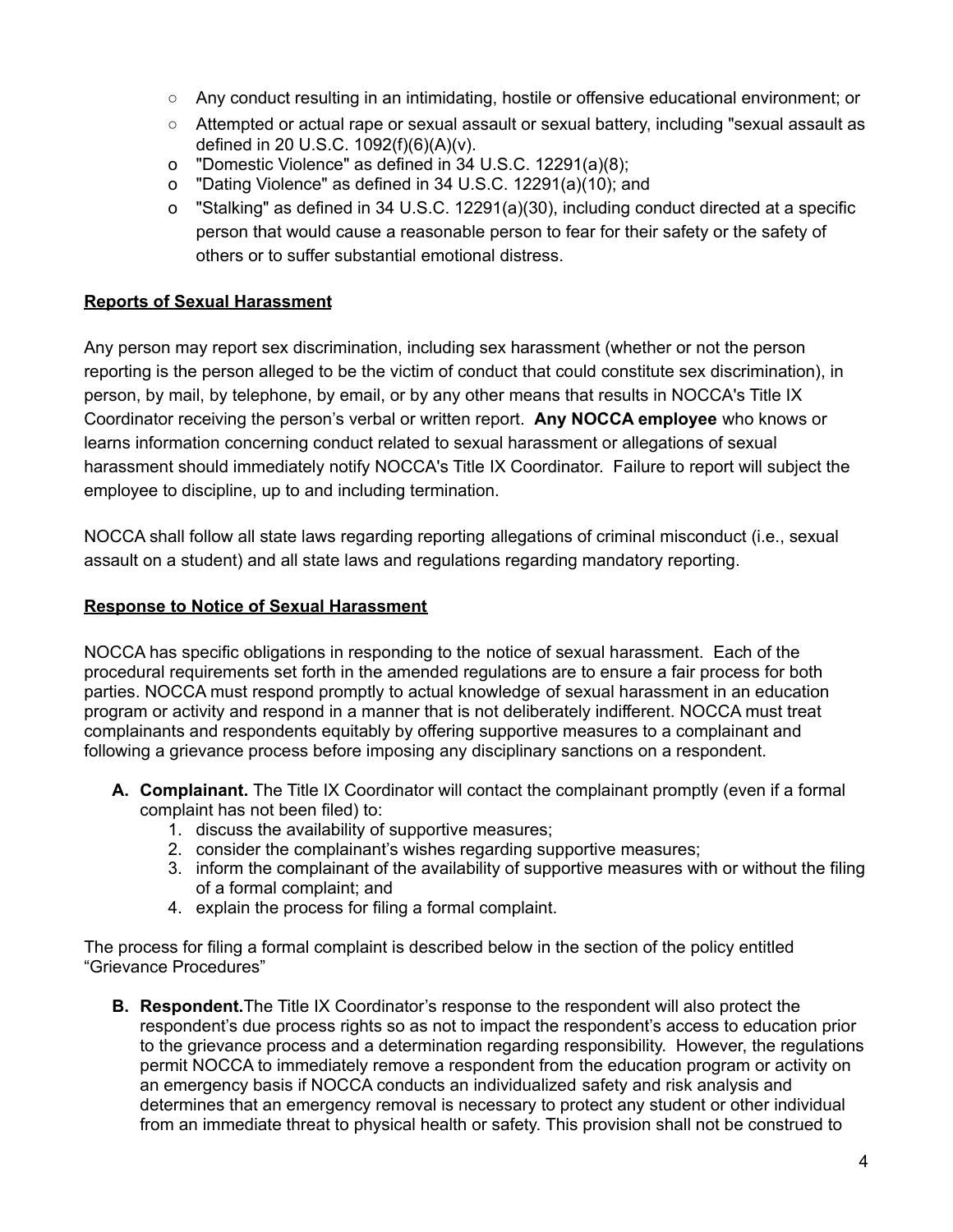modify any rights under Section 504 of the Rehabilitation Act of 1973 or the Americans with Disabilities Act or regulations promulgated thereunder. An employee respondent may also be placed on administrative leave when a formal complaint has been filed. In either instance, NOCCA must provide respondent with notice and an opportunity to challenge the decision immediately after removal.

#### **No Retaliation**

Retaliation of any nature against any student or teacher, staff, or employee who makes a report or complaint or who participates in any investigation under this policy is a serious violation of NOCCA's sexual harassment policy. Such retaliation is considered an act of sexual discrimination itself; therefore, reports and complaints of such retaliation are handled in the same manner as those of sexual harassment. A reference to "sexual harassment" in this policy and the related procedures shall also include retaliation. As such, retaliation against an employee or student who brings sexual harassment charges or who assists in investigating such charges shall be prohibited. Any employee or student bringing a sexual harassment complaint or assisting in the investigation of such a complaint will not be adversely affected, discriminated against or punished because of the complaint.

#### **Violations**

- 1. Students and employees are encouraged and expected to immediately report incidents of alleged sexual discrimination or harassment and/or retaliation in accordance with these regulations and procedures.
- 2. All alleged violations of this policy shall be handled seriously and according to these regulations and procedures.
- 3. Discipline/Consequences.
	- 3.1. Any student who is determined to have engaged in a sexual assault, sexual discrimination or harassment or retaliation against another individual in violation of this policy may be subject to disciplinary action, up to and including expulsion.
	- 3.2. Any employee who is determined to have permitted, engaged in, or failed to report sexual assault, sexual harassment or retaliation in violation of this policy and the related procedures may be subject to disciplinary action, up to and including termination.

#### **Enforcement**

Administrators, staff members, and teachers have the responsibility of taking such reasonable steps necessary and practicable to maintain a work environment and educational environment free of sexual assault and sexual discrimination or harassment. Such steps shall include implementation of the following:

1. All teachers, other staff members, and all employees shall cooperate, as needed, in any formal and informal investigations instituted under this policy. The Title IX Investigator is responsible to investigate any report of sexual discrimination or harassment involving student on student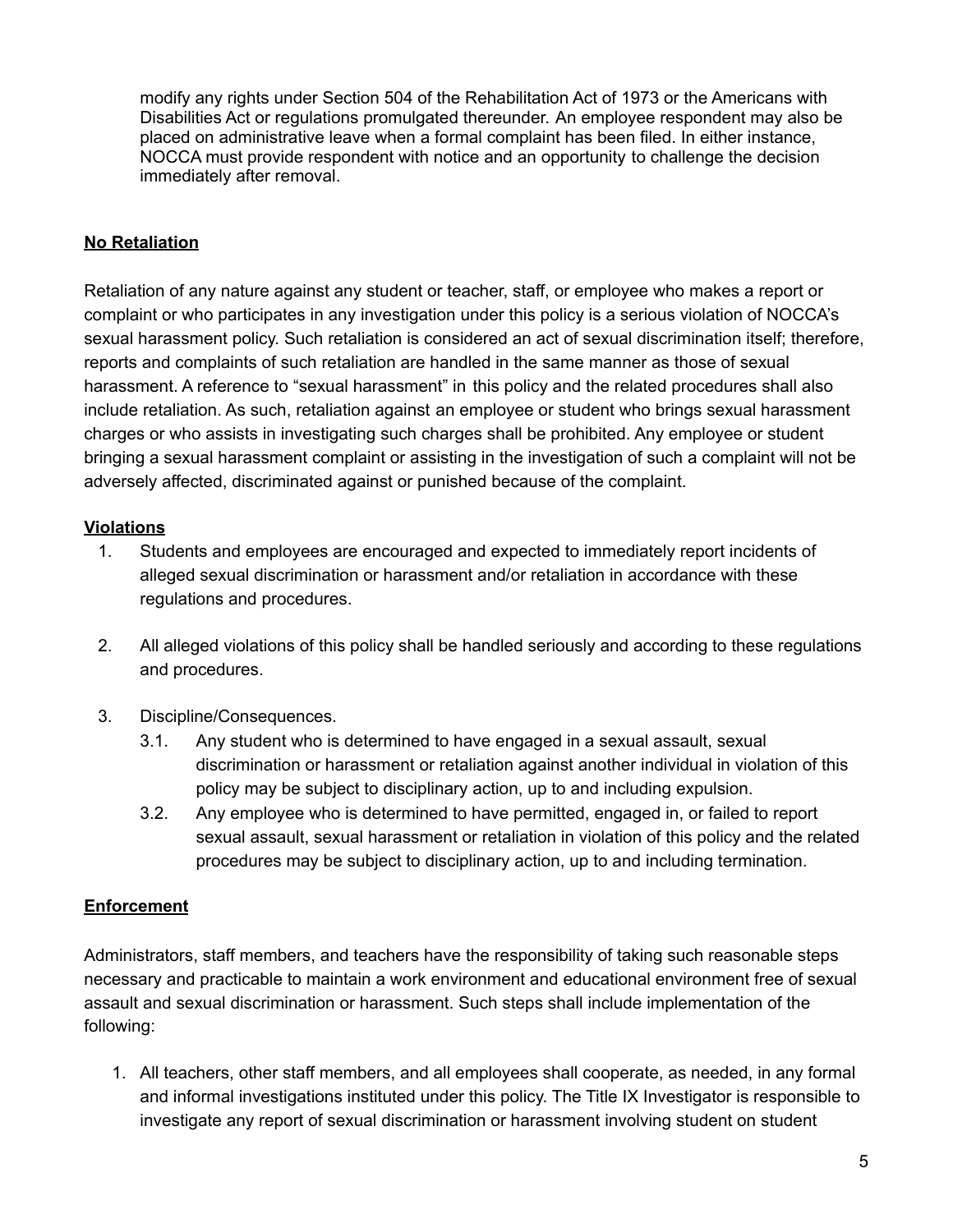behavior in coordination with the Title IX Coordinator. Reports involving an employee shall also be immediately reported to the Title IX Coordinator.

- 2. Administrators and staff in charge of the discipline of students shall, in accordance with policy and law, take such disciplinary action against any student found to be in violation of the sexual harassment policy as may be appropriate under the circumstances.
- 3. Within the first week of school each school year, the Title IX Coordinator shall ensure that an in-service program addressing the sexual harassment policy and procedures is provided for teachers, staff and employees.
- 4. During orientation at the beginning of each school year or at the time of anew student's enrollment, the Administration shall ensure that instruction about sexual harassment, NOCCA's school policy, and its procedures are provided to students.
- 5. Teachers, counselors, and administrators shall instruct students on the sexual assault, dating violence, a sexual harassment report and complaint procedures within the educational setting on an as-needed basis.
- 6. The Title IX Coordinator shall ensure that the sexual assault, dating violence, or sexual harassment policy and procedures are provided to all students, parents, and employees by:
	- a. Including a restatement of the policy and procedures in the student handbook;
	- b. Posting an age-appropriate restatement of the policy against sexual assault and sexual harassment, the report and complaint procedures, and notice of the Title IX Coordinator at visible and accessible sites for students, for parents, and for employees;
	- c. Making a copy of the complete policy and procedures available on request for students, parents, and employees at the school office; and
	- d. Maintaining the policy and procedures on the NOCCA website.

### **\*\*The Title IX Coordinator for NOCCA is:**

Ms. Miashia Joshua, Title IX Coordinator Phone: (504) 940-2818 Cell: (504) 913-3733 EMAIL: mjoshua@nocca.com

### **Appeal of Title IX Finding**

Any appeal or grievance related to the Title IX Investigation shall be sent in writing to the NOCCA CEO, Kyle Wedberg, at the following address: 2800 Chartres Street, New Orleans, La. 70117 and email to: kwedberg@nocca.com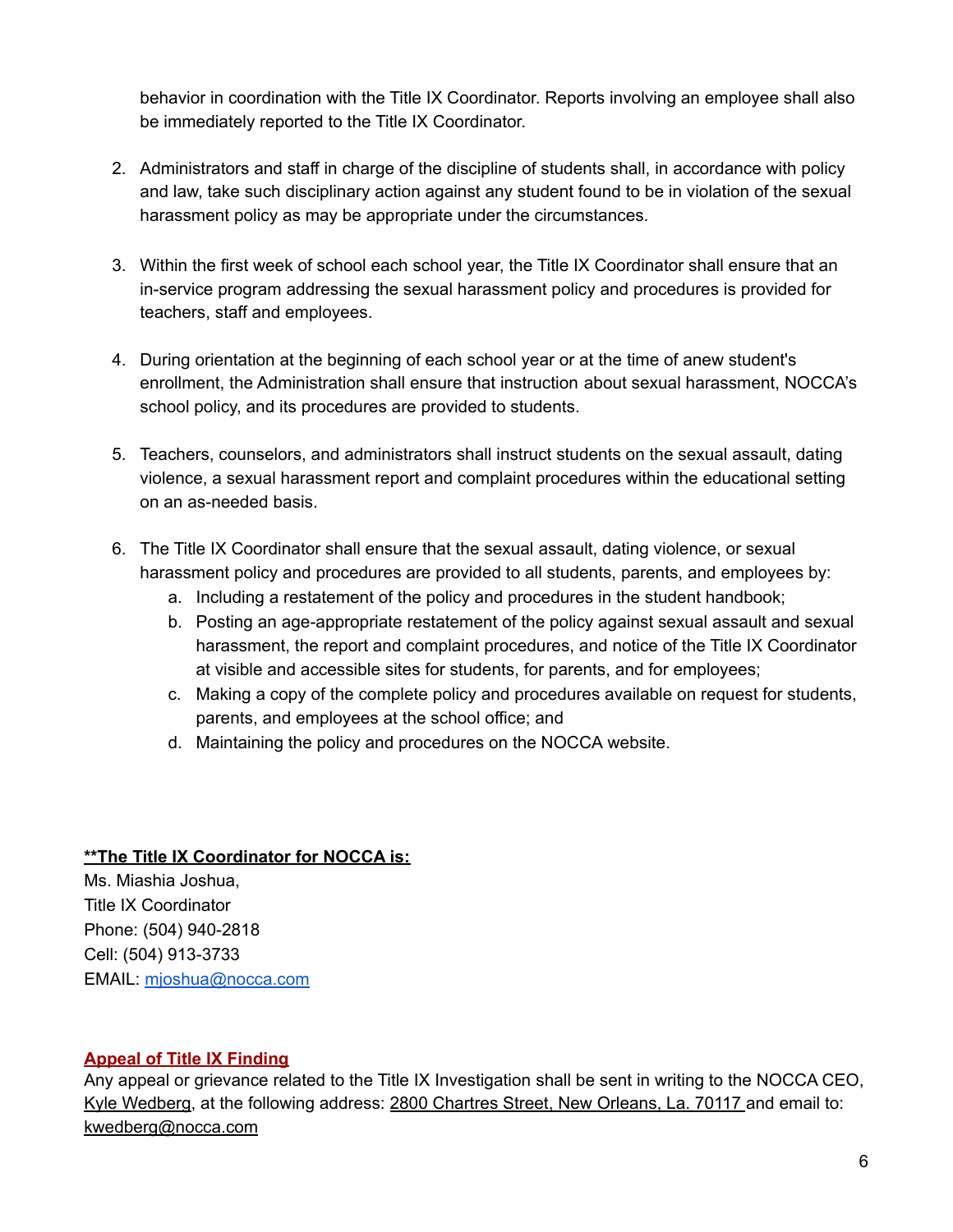In reviewing the decision, the CEO of NOCCA may uphold, modify, or reverse the decision of the Title IX Coordinator. The CEO's review of the Title IX Investigation findings and determination is final.

## **New Orleans Center for the Creative Arts**

Title IX Grievance Procedure

The following are all components of NOCCA's grievance process:

- 1. Treat complainants and respondents equitably by providing remedies to a complainant after a determination of responsibility for sexual harassment has been made against a respondent, and by following this grievance process before imposing any disciplinary sanctions or other actions that are not supportive measures against a respondent. Remedies must be designed to restore or preserve equal access to NOCCA's education program or activity. Remedies may include supportive measures but may also include disciplinary action against respondent.
- 2. Provide an objective evaluation of all available evidence without making credibility determinations based on a party's status as complainant, respondent, or witness.
- 3. The Title IX Coordinator, investigator, decision-maker, or any person designated to facilitate an informal process must not have a conflict of interest or bias for or against complainant or respondent. Training is provided for these individuals on definition of sexual harassment, scope of NOCCA's program or activity, how to conduct an investigation and grievance process, hearings, the use of any technology to be used at hearings, appeals and informal processes. Investigators are trained on how to prepare an investigation report. Decision-makers are trained on issues of evidence and questioning.
- 4. There is a presumption that the respondent is not responsible for the alleged conduct until a determination regarding responsibility has been made at the conclusion of the grievance process.
- 5. NOCCA will provide reasonably prompt time frames for completing the grievance process, including a process for temporary delays or limited extension of time frames for good cause such as law enforcement involvement, absence of a witness, party, etc. with written notice to both parties explaining the reasons for the delay.
- 6. Identify possible disciplinary sanctions and remedies that may be implemented. Remedies may include disciplinary action up to and including suspension or termination of employment (if an employee) and suspension or expulsion (if a student).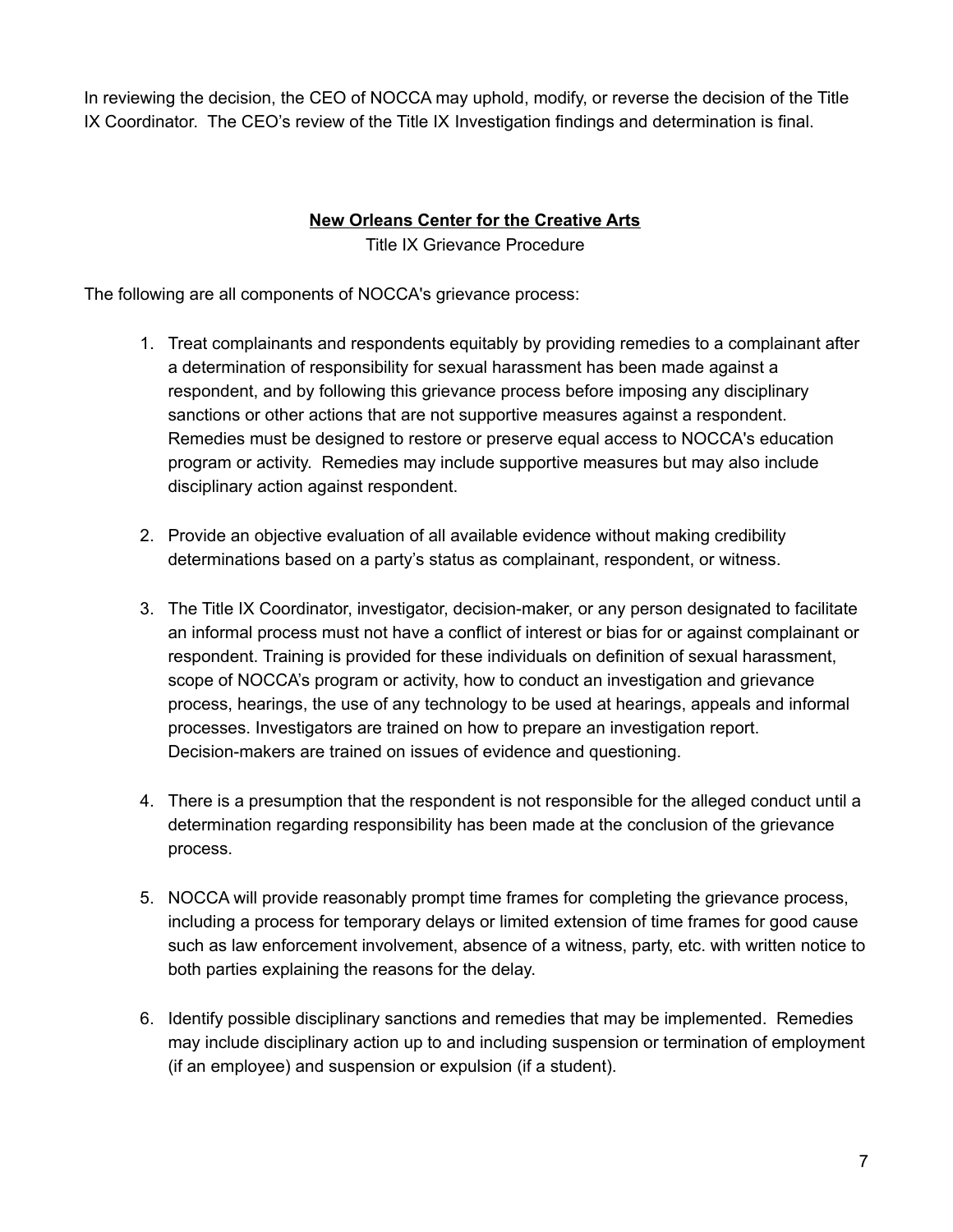- 7. NOCCA has adopted the preponderance of the evidence standard to determine responsibility.
- 8. Provide procedures and permissible reasons for appeal by a respondent or a complainant.
- 9. Provide a description of the range of supportive measures available to complainants and respondents.
- 10. Disallow evidence or questions that constitute or seek legally privileged information, unless the privilege is waived.

## **Formal Complaint**

These Grievance Procedures are implemented when a formal complaint is filed with the Title IX Coordinator. In accordance with the definition found elsewhere in this Policy, a formal complaint may only be filled out and signed by the complainant, the complainant's parent/guardian, or the Title IX Coordinator. The formal complaint must include, at a minimum, all of the specific allegations of sexual harassment or sexual misconduct known at the time, including dates, times, locations, and parties. The signing of a formal complaint includes a request that NOCCA investigate the allegations in accordance with these Grievance Procedures.

## **Written Notice**

NOCCA provides a written notice to all known parties upon receipt of a formal complaint. The Notice shall be sent to the parties contemporaneously. The Notice includes all of the following:

- 1. Notice of the grievance process, including any informal resolution process;
- 2. Notice of the allegations potentially constituting sexual harassment as defined in Title IX with sufficient details (names, dates, conduct, location, etc.) to allow the respondent to prepare a response before any initial interview;
- 3. A statement that the respondent is presumed not responsible for the conduct and responsibility will be determined at conclusion of grievance process;
- 4. Notice of the parties' right to have an advisor (may be an attorney) and to inspect and review evidence, and that
- 5. The code of conduct prohibits knowingly making false statements or providing false information in the grievance process.

If a formal complaint is initiated (1) without knowledge of the respondent's identity or (2) by the Title IX coordinator without knowledge of the complainant's identity, and the identity of the complainant and/or respondent is later discovered through the Title IX investigation, NOCCA shall provide an additional, updated Notice to all parties.

# **Dismissal of Formal Complaints**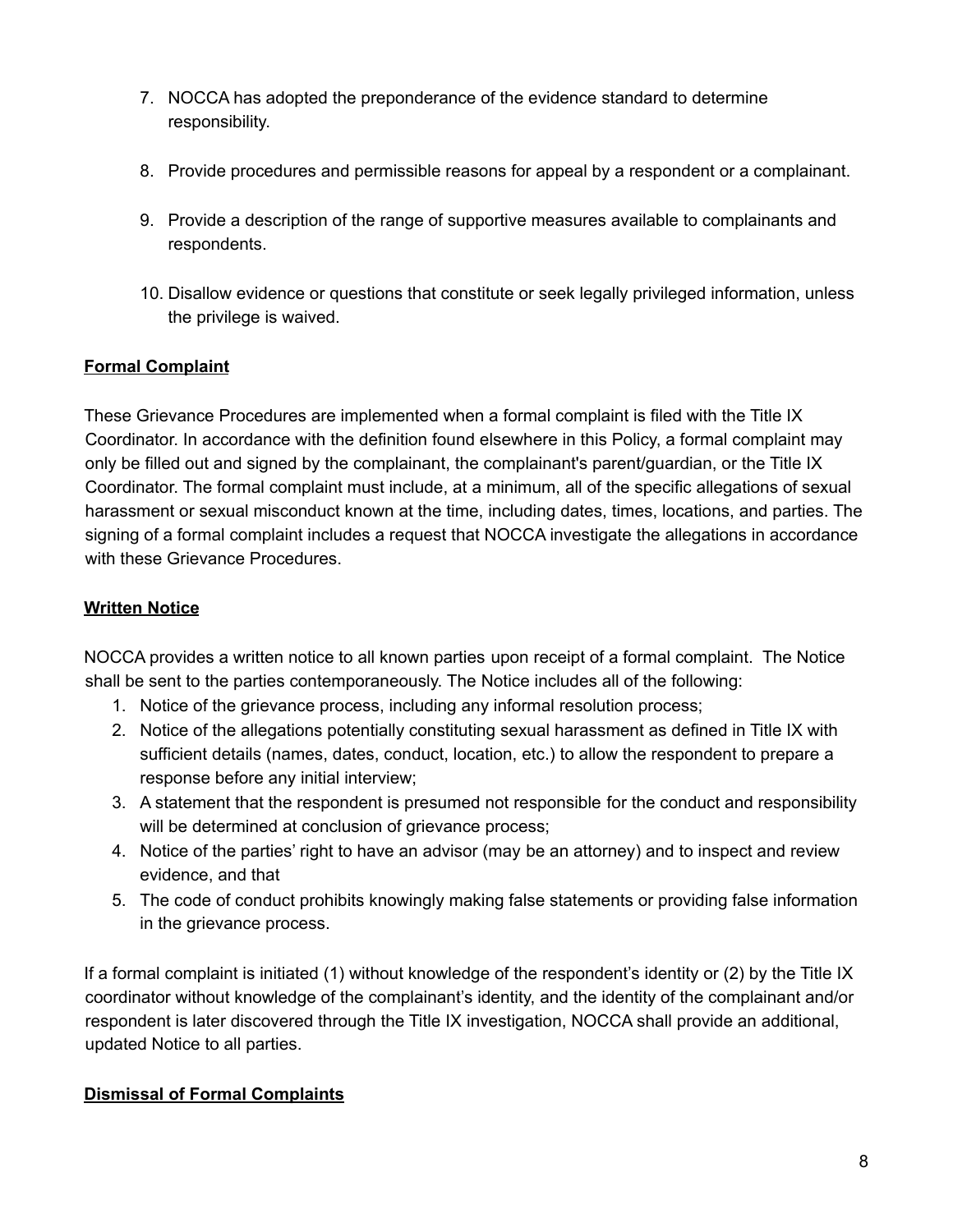- 1. A complaint must be dismissed if the allegations do not constitute sexual harassment as defined even if proved, did not occur in NOCCA's program or activity, or did not occur against a person in the United States.
- 2. A complaint may be dismissed if complainant notifies the Title IX Coordinator at any time that they wish to withdraw the complaint or an allegation, if the respondent's enrollment or employment ends, or if specific circumstances prevent NOCCA from gathering evidence (e.g. passage of several years between complaint and alleged conduct, non-cooperation of complainant, etc.).
- 3. Notice of dismissal must be provided to both parties, including the reasons for dismissal.

# **Consolidation**

Where allegations arise out of the same facts or circumstances, formal complaints can be consolidated against more than one respondent, by more than one complainant against one or more respondents, or by one party against another party.

## **Investigation Procedure**

NOCCA's Investigative process:

- 1. Ensures that the burden of proof and gathering evidence rests on NOCCA rather than the parties (note: certain treatment records cannot be obtained without voluntary, written consent; also parent consent may be sought under FERPA if applicable);
- 2. Provides an equal opportunity for the party to present witnesses and evidence;
- 3. Does not restrict either party's ability to discuss the allegations or gather and present evidence;
- 4. Provides the same opportunity to have others present during interviews or other proceedings, including an advisor (who may be an attorney) and ensures that any restrictions on advisor participation apply equally to both parties;
- 5. Provides written notice to a party who is invited or expected to attend and includes, the date, time, participants, purpose, and location of any investigative interview or other meeting with enough time to allow the party to prepare to participate;
- 6. Provides both parties and their advisors, if any, an equal opportunity to review all evidence that is directly related to the allegations in the formal complaint, including evidence on which NOCCA does not intend to rely and any exculpatory or inculpatory evidence from any source. This evidence must be provided prior to the completion of the final investigative report and in time to give the parties at least 10 days to submit a written response, which investigator must consider before completing the investigation report; and
- 7. Includes preparation of a written investigation report that fairly summarizes the relevant evidence; report will be provided to the parties and their advisors at least 10 days before a determination of responsibility for review and written response.

### **Hearings and Written Questions**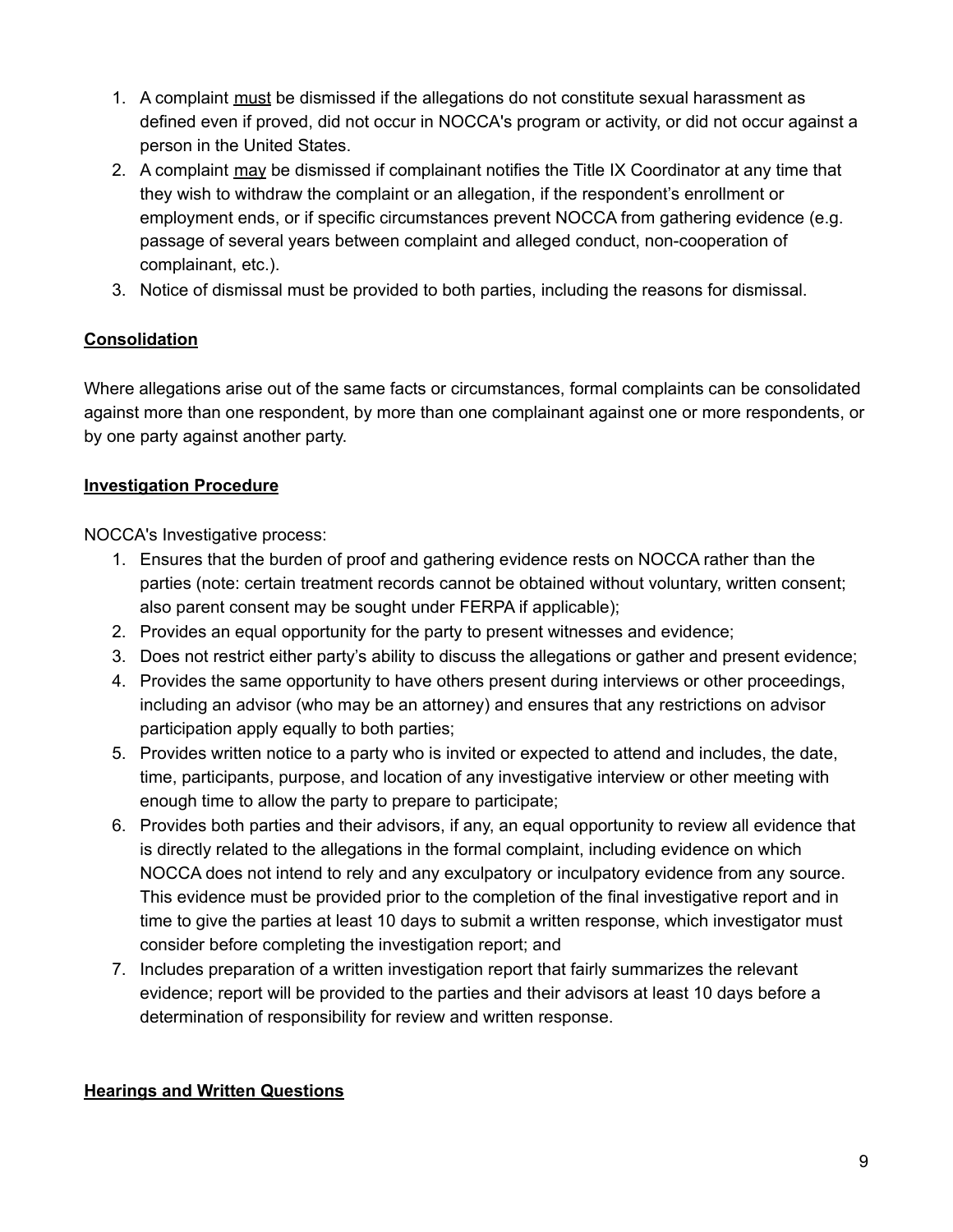No hearing is required in K-12 educational institutions. School officials may determine that hearings will be held in certain circumstances, and under such circumstances written notice to the parties will be provided. With or without a hearing, after NOCCA has sent the investigative report to the parties and before reaching a determination regarding responsibility, the decision-maker must provide each party the opportunity to submit written, relevant questions that the party wants asked of another party or witness, provide each party with the answers, and provide for limited follow-up questions. The recent amendments to Title IX provide restrictions, with limited exceptions, on certain types of questions related to the complainant. If the decision-maker determines that any submitted questions shall be omitted as irrelevant, the decision-maker will provide written notice and explanation as to why such question(s) were omitted.

## **Determination of Responsibility**

The decision-maker cannot be the Investigator or the Title IX Coordinator. The decision–maker issues a written determination of responsibility that:

- 1. Identifies the allegations that potentially constitute sexual harassment as defined in the amendments;
- 2. Describes NOCCA's procedural steps taken from the receipt of the complaint to the determination;
- 3. Includes findings of fact supporting the determination;
- 4. Includes conclusions regarding application of the code of conduct to the facts;
- 5. Includes a statement of, and a rationale for, the result as to each allegation, including a determination of responsibility, any disciplinary sanctions imposed upon the respondent, and whether remedies to restore or preserve equal access to NOCCA's education program or activity will be provided to the complainant; and
- 6. Includes procedures for appeals.

# **Appeals**

- 1. Both parties have the right to appeal a determination of responsibility and NOCCA's dismissal of a complaint or any allegations for the following reasons:
	- a. A procedural irregularity that affected the outcome;
	- b. New evidence that was not reasonably available at the time of the determination regarding responsibility and could affect the outcome; or
	- c. Conflict of interest on the part of the Title IX Coordinator, investigator, or decision-maker that affected the outcome
- 2. NOCCA will ensure that written notice is provided to both parties of the appeal and provide both parties an equal opportunity to submit a written statement in support of, or challenging, the determination.
- 3. A written decision of the appeal will be provided to both parties simultaneously.